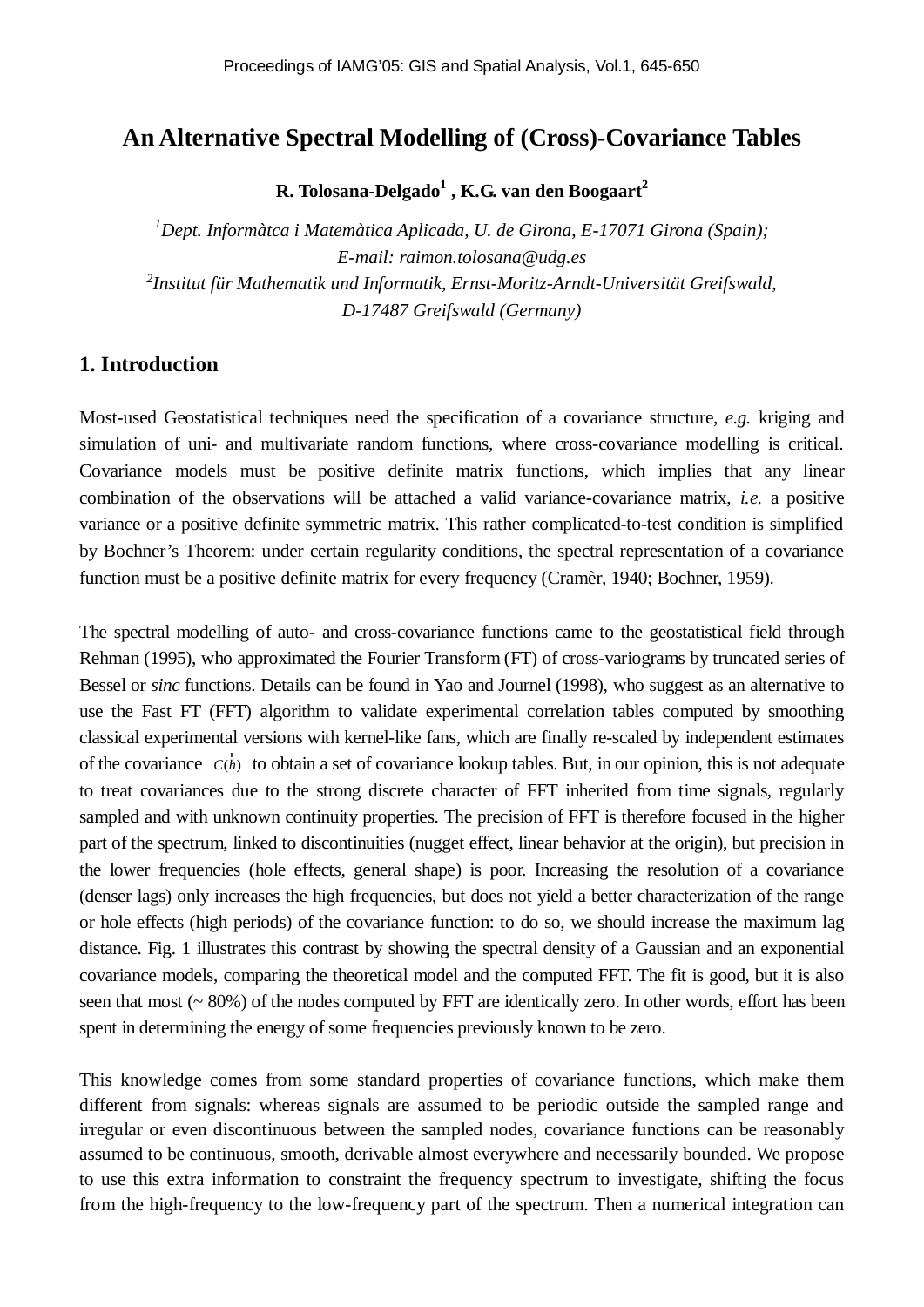be performed in this frequency domain to estimate the FT: we suggest a Monte Carlo method, due to the connections between one-dimensional inverse FT and an expectation.



Fig. 1. Discrete correlogram and spectral density computed with FFT and with theoretical formulae (Chilès and Delfiner, 1999), for a gaussian (black dots) and an exponential (red diamonds) correlogram model, as a function of a dimensionless frequency  $v = 2\pi a \omega$ .

**Table 1 Correlogram models and their respective cumulative spectral densities, with some dimensionless angular frequency intervals, according to the degree of lost information. Notation:** *a* **a**

**range parameter,** *t* **a** period parameter,  $\tau = \frac{2\pi a}{t}$  its dimensionless version, and the dimensionless

| model               | cumulative density                                                                                                   | 95% interval                                | 99% interval |
|---------------------|----------------------------------------------------------------------------------------------------------------------|---------------------------------------------|--------------|
| spherical           | (no analytical form)                                                                                                 | 7.90                                        | 22.12        |
| exponential         | $\frac{1}{2} + \frac{1}{\pi} \arctan(v)$                                                                             | 12.71                                       | 31.82        |
| gaussian            | $\varphi\left(\frac{v}{\sqrt{2}}\right)$                                                                             | 2.77                                        | 3.29         |
| hole effect         | $\pi$ + arctan( $v + \tau$ ) + arctan( $v - \tau$ )<br>$2\pi$                                                        | (Fig. 2)                                    |              |
| delayed exponential | $\frac{1}{2} + \frac{1}{\pi} \arctan(v)$                                                                             | 12.71                                       | 31.82        |
|                     | $\Sigma$ -<br>$\S$ -<br>$\mathbb{R}$ -<br>2e<br>$\hat{\tau}$ -<br>$\mathbb{R}$ –<br>$20\,$<br>$40\,$<br>¢,<br>$\tau$ | $\overline{\text{sr}}$<br>$63\,$<br>$100 -$ |              |

|  | frequency $v = 2\pi a \omega$ The intervals are symmetric, and the table shows only their upper bound. |  |
|--|--------------------------------------------------------------------------------------------------------|--|
|--|--------------------------------------------------------------------------------------------------------|--|

Fig. 2. Upper bound for 95% (lower curve) and 99% (upper curve) symmetric intervals of dimensionless frequency  $v = 2\pi a \omega$  for hole effect models as a function of the dimensionless parameter

 $2\pi a$ *t*  $\tau = \frac{2\pi a}{\tau}$ , with dampening range *a*, period *t* and angular frequency  $\omega$ .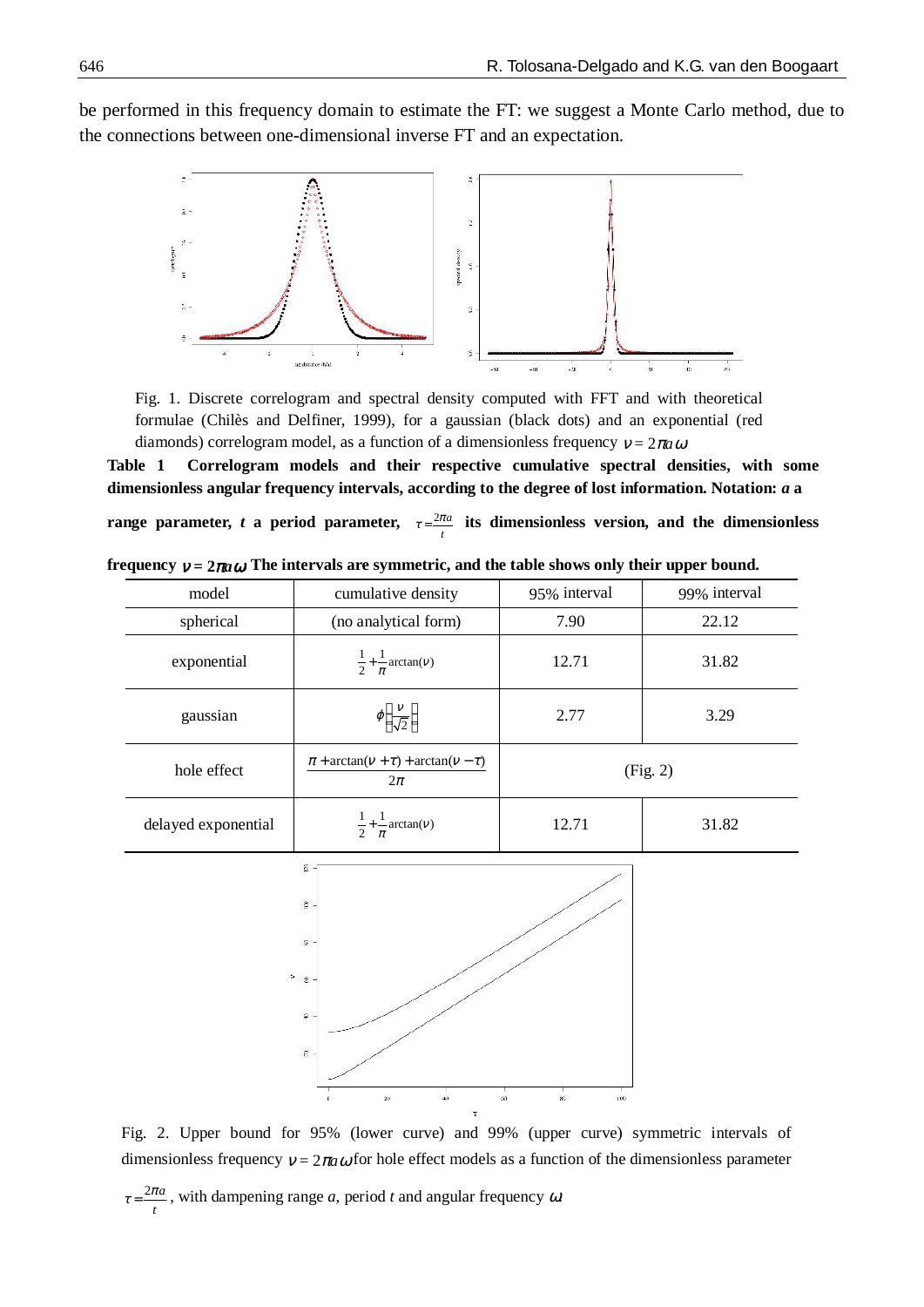### **2. Monte Carlo Modelling**

To perfectly describe a correlation function  $C(\ddot{h})$ , being  $\ddot{h}$  a lag distance, we must know its spectral density  $f^*(\omega)$  in its whole domain. If we trim the spectral density, we incur in a loss of information regarding the correlation: the degree to which this lost information will significantly alter its shape depends on the probability outside an interval of  $\ddot{\omega}$ . Table 1 contains the spectral distribution functions for some correlation models and some exam-ples of dimensionless angular frequency intervals needed to describe the correlogram with a small loss of information. Compare these intervals and those forced by the FFT formalism (Fig. 1). By choosing a model the user has some control over the final shape of the covariance function, *e.g.* its possible range, behavior at the origin or hole effects, but the estimation procedure we propose is still non-parametric, since this choice only conditions the interval of frequencies to explore. The whole covariance estimation procedure is summarized as follows:

- 1. compute the experimental covariance at user- or data-defined lag distances, by using any classical standard procedure, without smoothing; it is possible to use uneven spacing if this is desired,
- 2. define the desired spectral frequency grid, by fixing maximum values of frequency (table 1) in each direction, and number of nodes;
- 3. compute a numerical approximation to the spectral density associated with the experimental covariance function; to do so, we suggest to follow (see step 6):
	- (a) draw  $\ddot{n}_n$ ,  $n = 1, 2, 1$ , N random lag distances from a uniform distribution inside the limits of the computed covariance table,
	- (b) interpolate the value of the covariance  $\hat{\mathcal{E}}(\ddot{h}_n)$  for each  $\ddot{h}_n$ , by using any smooth interpolator, *e.g.* a piece-wise linear spline (1D);
	- (c) for each frequency  $\vec{\omega}_k$  in the user-defined spectral grid estimate the spectral density as an average of the complex exponentials of the FT, giving to each one a weight proportional to the interpolated covariance

$$
\hat{\mathbf{F}} * (\hat{\vec{\omega}}_k) \approx \sum_{n=1}^N \frac{\hat{\mathbf{E}}(\ddot{\vec{h}}_n)}{N} (\cos(2\pi \left\langle \ddot{\vec{h}}_n, \hat{\vec{\omega}}_k \right\rangle) - i \sin(2\pi \left\langle \ddot{\vec{h}}_n, \hat{\vec{\omega}}_k \right\rangle));
$$

notice that if  $\hat{\mathbf{E}}(\ddot{n}_n)$  is a matrix of auto- and cross-covariances, so will be the spectral density  $f^*(\ddot{\omega})$ ;

- 4. at each frequency node  $\ddot{\omega}_k$  ensure the validity of the computed spectral density: in univariate cases, this means that this density must be always positive, while in multivariate cases, the spectral density matrix must be a positive semi-definite one; we suggest to compute the singular value decomposition of the spectral density matrix, trim its negative eigenvalues to zero, and recover a spectral density matrix by using the trimmed eigenvalues with the original eigenvectors;
- 5. define an output grid for the lag distances needed, *e.g.* for kriging; usually, this lag output grid will be much denser than the input lag grid of the first step;
- 6. compute a numerical approximation to the smoothed valid covariance associated with the spectral density, by using a Monte Carlo procedure, which estimates the covariance as the expectation of the FT with respect to the random  $\bar{\omega}$ :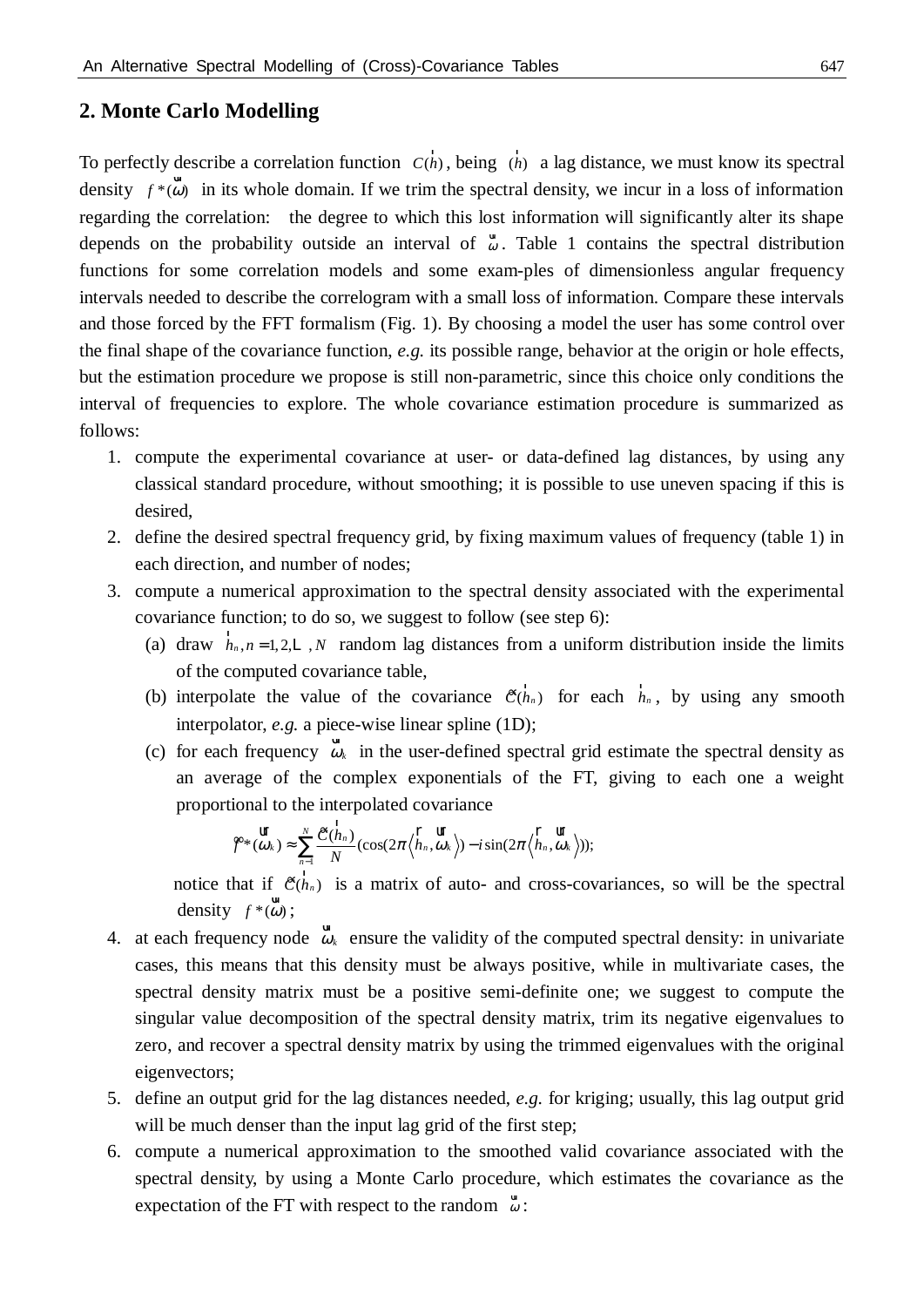- (a) draw  $\ddot{\omega}_n$ ,  $n = 1, 2,$  , *N* random frequencies from a uniform distribution inside the limits of the spectral grid;
- (b) interpolate the value of the spectral density  $\oint^*({\vec{\omega}})$  for each  ${\vec{\omega}}_n$ , by using any smooth interpolator, e.g. a piece-wise linear spline (in 1D applications);
- (c) for each lag distance  $\ddot{h}_k$  in the output lag grid, estimate the covariance as an average of the complex exponentials of the inverse FT, giving to each one a weight proportional to the interpolated spectral density

$$
C(\ddot{\tilde{h}}_k) \approx \sum_{n=1}^N \frac{\hat{\tilde{F}} * (\ddot{\tilde{\omega}}_n)}{N} (\cos(2\pi \left\langle \ddot{\tilde{h}}_k, \ddot{\tilde{\omega}}_n \right\rangle) + i \sin(2\pi \left\langle \ddot{\tilde{h}}_k, \ddot{\tilde{\omega}}_n \right\rangle));
$$

when estimating a correlation function, another possibility would be to use a strict Monte Carlo method, by simulating values of  $\vec{\omega}$  from its spectral density an directly averaging the complex exponentials.

The suggested procedure still suffers from some problems in common with that of Yao and Journel (1998): if the trimming represents an important amount of energy, the final estimate will have an over-estimated nugget effect. However, this problem is milder in our approach, due to the lower amount of high frequencies under study. Also, we could avoid the separate estimation of the covariance at the origin, which in the FFT modelling allowed to scale the estimated correlation lookup tables to covariance tables: our approach might model directly covariances, although it is not recommended if trimming is strong.



Fig. 3. Series of simulated (dots) and predicted (continuous line) values: the upper figure represents  $X<sub>1</sub>$ , and the lower  $X<sub>2</sub>$ .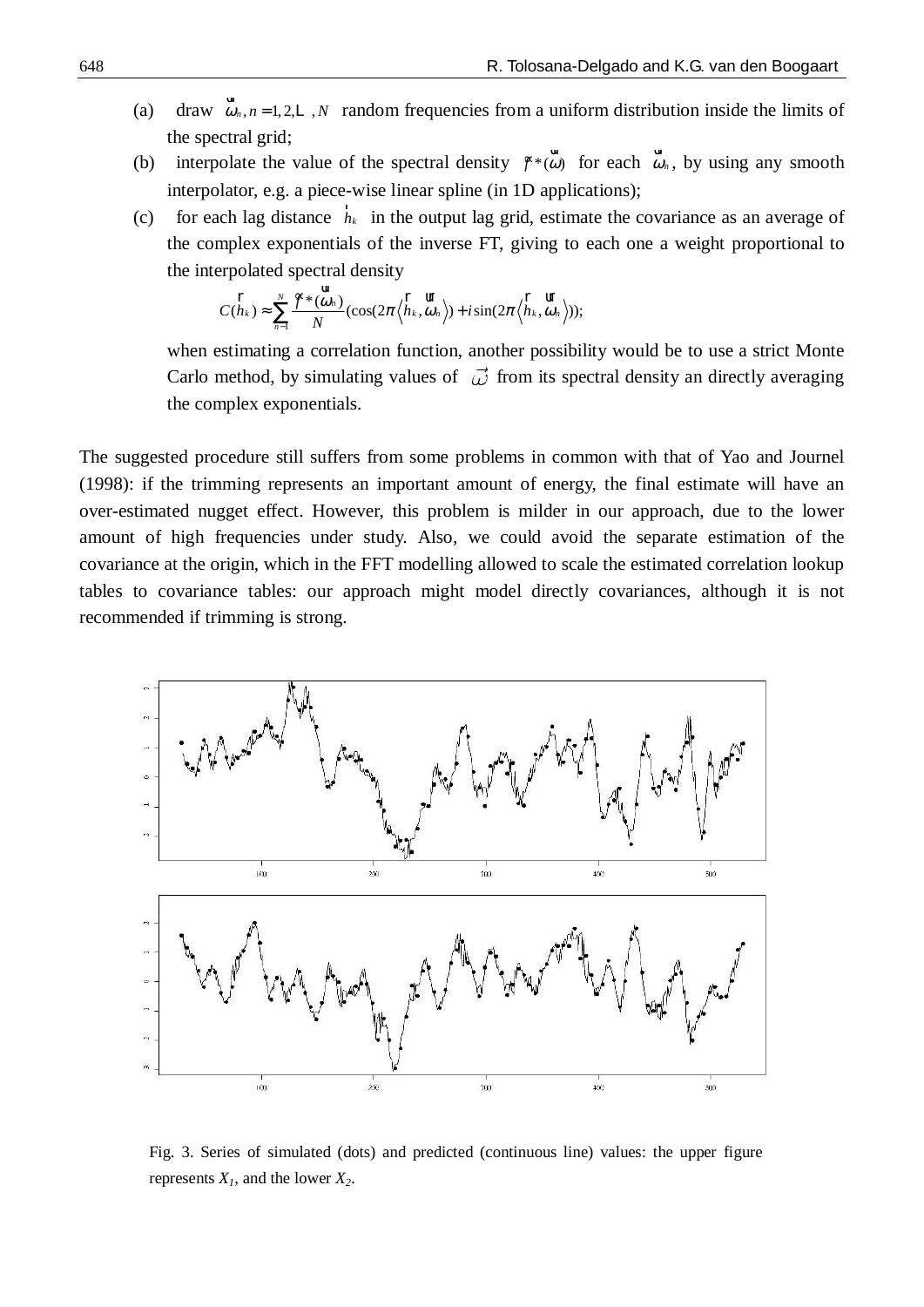# **3. A Simulated Example**

To show the goodness of the method here proposed, we simulated a vectorial stochastic process, with stationary mean  $\mu = (0,0)$ , covariance function  $C(h) - (1,1) \cdot \exp(-\frac{|H|}{10})$  $C(h) - (1,1) \cdot \exp(-\frac{|h|}{h})$  and cross-covariance 12 5  $(h) - 0.5 \cdot \exp(-\frac{1}{10})$ *h*  $C_{12}(h$  $-0.5 \cdot \exp(-\frac{|h-5|}{10})$ . Simulation was done using LU decomposition method, at 500 equally-spaced nodes. From them, 100 were considered as data (black dots in Fig. 3), and the rest were used for cross-validation purposes. With the data set, an experimental covariance was computed (black dots, Fig. 4, where the real covariance is also represented as a red line), and we conducted the proposed algorithm on them. The final estimated covariance function is also represented in the same figure: the real part in black, the imaginary part in blue (which should be zero, thus assessing the estimation quality). Covariance was estimated at all nodes needed in kriging ordinarily the cross-validation data set. Kriged values are shown in Fig. 3 (black line), and they are compared with the true values in Fig. 5. This last figure contains also the estimates of ordinary kriging using the true covariance model. Although the fit of the estimations with the true values and with the estimates of a classical method is good, one should notice that the values obtained with the smoothed covariance are less smooth than expected: a rather erratic small-scale fluctuation is noticeable in Fig. 3, which may be related to the residual fluctuations in the estimated covariance.



Fig. 4. Matrix of covariances of the simulated data set: true covariance (red line), estimated covariance (dots) and smoothed version (black line for the real part, blue line for the imaginary part). Left column and upper row correspond to  $X_I$  covariances, whereas right column and lower row show  $X_2$  covariances. Note the antisymmetric character of the cross-correlation of  $(X_1, X_2)$  outside the diagonal.

#### **4. Concluding Remarks**

A relatively new way of modelling covariances and validating cross-covariance systems has been in